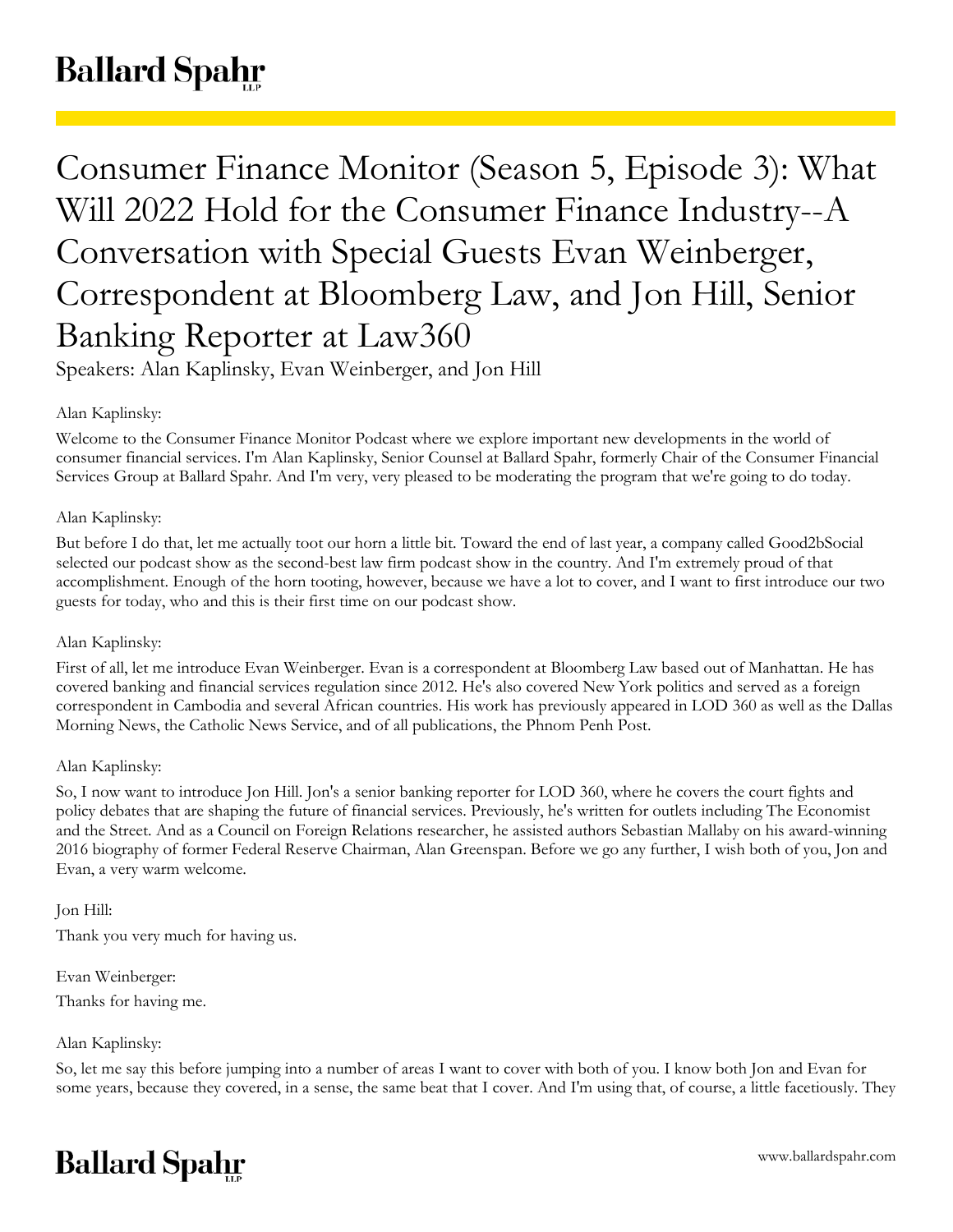are, I would say, a couple of the premier reporters that covers the consumer finance industry which of course is what we're covering about as far in the Consumer Financial Services Group.

## Alan Kaplinsky:

So, over the years, I've had lots of conversations with both of these gentlemen. Usually they're asking me questions, and today I get to turn the tables on them a little bit. So, the topic for today is, "What does the future hold in 2022 for the consumer finance industry?" And I think a lot has changed in just a year, and I want to talk about it first, the Consumer Financial Protection Bureau or the CFPB.

## Alan Kaplinsky:

And the question I have for both of you, gentlemen, is how different is the CFPB today compared to what it was a little over a year ago before it was still under the management of Kathy Kraninger as opposed to now, we've got Rohit Chopra in charge. And then, prior to that, we had an acting director David Waigel.

## Evan Weinberger:

I guess I would say it's almost like it's two completely different agencies at this point. The Trump era, both Mick Mulvaney and Kathy Kraninger saw a very slow pace on any rulemaking and a very, relatively slow pace in a lot of enforcement actions. And Rohit Chopra has come in there and he wants to make up for some lost time, and he's moving quick on a lot of big things.

Alan Kaplinsky:

Okay. And what do you think, Jon?

## Jon Hill:

Yeah, I think that's right. I mean, I think that you could see almost, really from day one of the Biden administration, you got an acting director in. The acting director is putting out blog posts talking about how he's going to center things like pandemic response and racial justice and equity, issues that we really hadn't heard the last couple of leaders of the Bureau discuss, put probably front and center.

#### Jon Hill:

And you even just see that in the kinds of communications they're putting out now. They're putting out much more fulsome press releases that are really a return to the Cordray style of interaction with the media, interaction with the public and trying to raise the prominence of the Bureau in the public mind as a warrior, really, on behalf of consumers.

#### Jon Hill:

So, it really does seem to be going in a very different direction. And I think that over the past year, you've really seen the interim leadership bring it in that direction to where you now have a Director Chopra taking over last fall, and he's really been able to hit the ground running as a result.

#### Alan Kaplinsky:

So, I guess from the standpoint of being a journalist covering the agency, it's more exciting I would think, right, to cover what's going on at the CFPB right now than what happened there for four years prior to that time?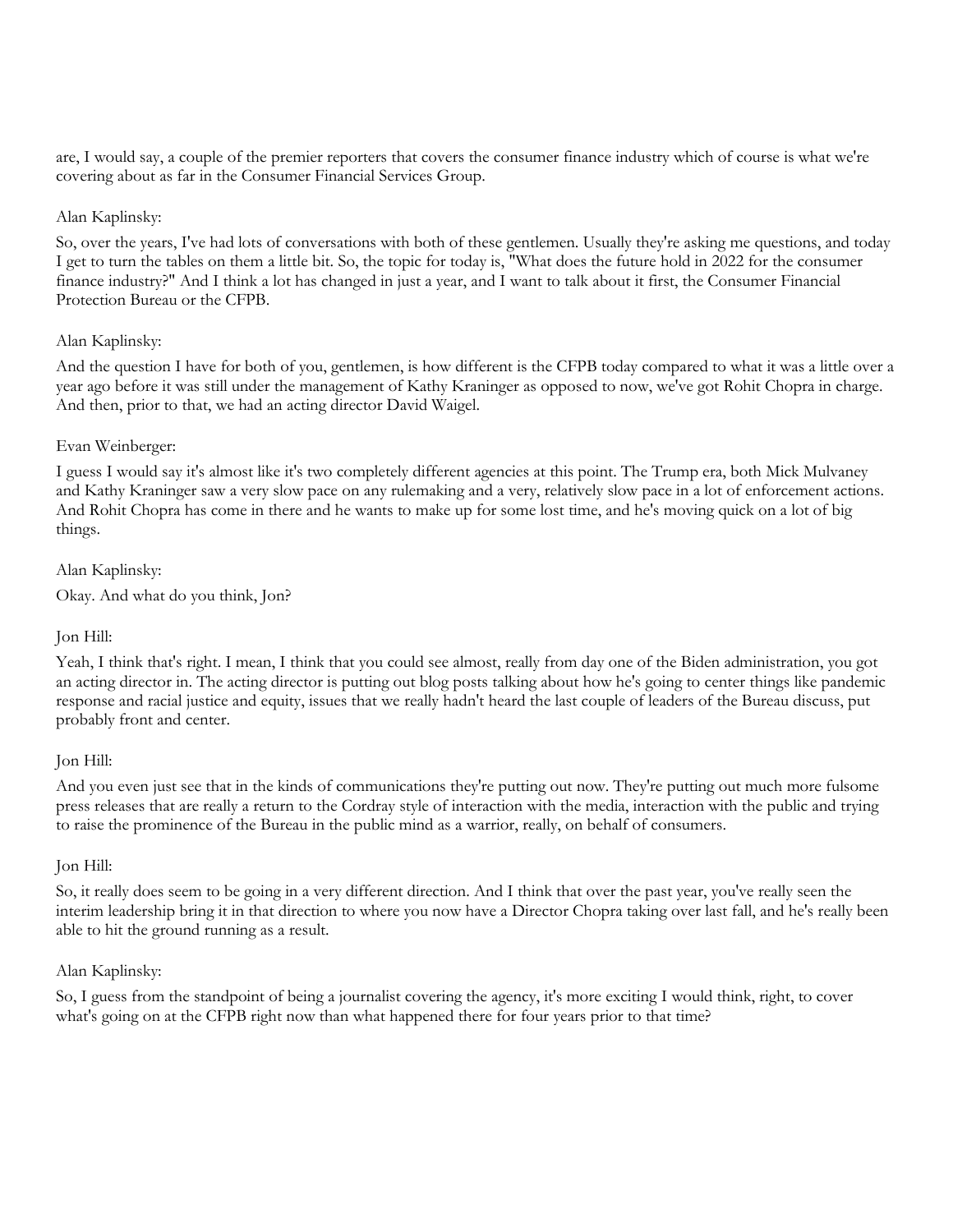It's definitely more exciting on a policy front I mean, but honestly, there's some excitement to be had when you're covering disgruntled employees at an agency who are unhappy with the direction and are raising concerns about some things. And you get some really good stuff but it's not necessarily stuff where you see some big policy objective moving forward.

## Jon Hill:

Yeah, when else are you going to get to file a FOIA request over a sign change, changing CFPB to BCFP

# Alan Kaplinsky:

That's right. That's right. I almost forgot about that monumental event when that occurred. Let's talk about more specifically some of the changes that have occurred. And I guess the way I break down the CFPB, I always put it into three areas. We talk about regulation. We talk about supervision and enforcement. Yeah, you guys probably don't often have to report very much about supervision except to the extent that bleeds into the enforcement area.

## Alan Kaplinsky:

But let's first talk about regulation because that's certainly an area that where I think there's a lot going on right now and there wasn't all that much happening, at least not much got accomplished in the four years of the Trump administration. What do you guys think from covering the CFPB in the regulatory area?

## Jon Hill:

Well, I mean I think that in this year you're going to be seeing really the two main emphasis being 1033 and 1071. And it's unusual and I'll get to what those are, but basically it's unusual in the sense that these are two leftover Dodd-Frank Act items. We're 10 plus years away now from that law and these are still the loose threads that have been hanging out from that.

## Jon Hill:

And so, with 1033, thinking about how consumers access their data and the rights that they have over it and sharing it with other entities whether they be other banks or fintech firms that might be needing to access that data to provide them with services, that's going to be of course I think a really big focus of the Bureau, and it will feed into some of what Director Chopra has talked about as far as promoting competition, trying to prevent a monopoly, a grip on the financial data by large tech firms that might want to control it.

## Jon Hill:

And then, also in terms of 1071, I think that also aligns with Chopra's priority on racial justice issues and the broader Biden administration efforts in that area because that's the small business lending data rule. That's the one where we're going to see a handoff for small business lending and I mean already that's generating a lot of interest from industry as well as consumer advocates but it's this really complicated rulemaking that is going to take up a lot of the Bureau's time. With that plus 1033, that it's a lot of bandwidth already consumed right there.

## Alan Kaplinsky:

Yeah. I want to get back to a little more specifics on those rulemakings in a minute. But before I do, I'd like to get Evan's overall view of the regulatory environment there.

## Evan Weinberger:

Right. I think Jon is right. The other area that you might see some work from the CFPB is on overdraft just because they released their overdraft report a little while ago. And Director Chopra was very critical of a lot of the large banks even though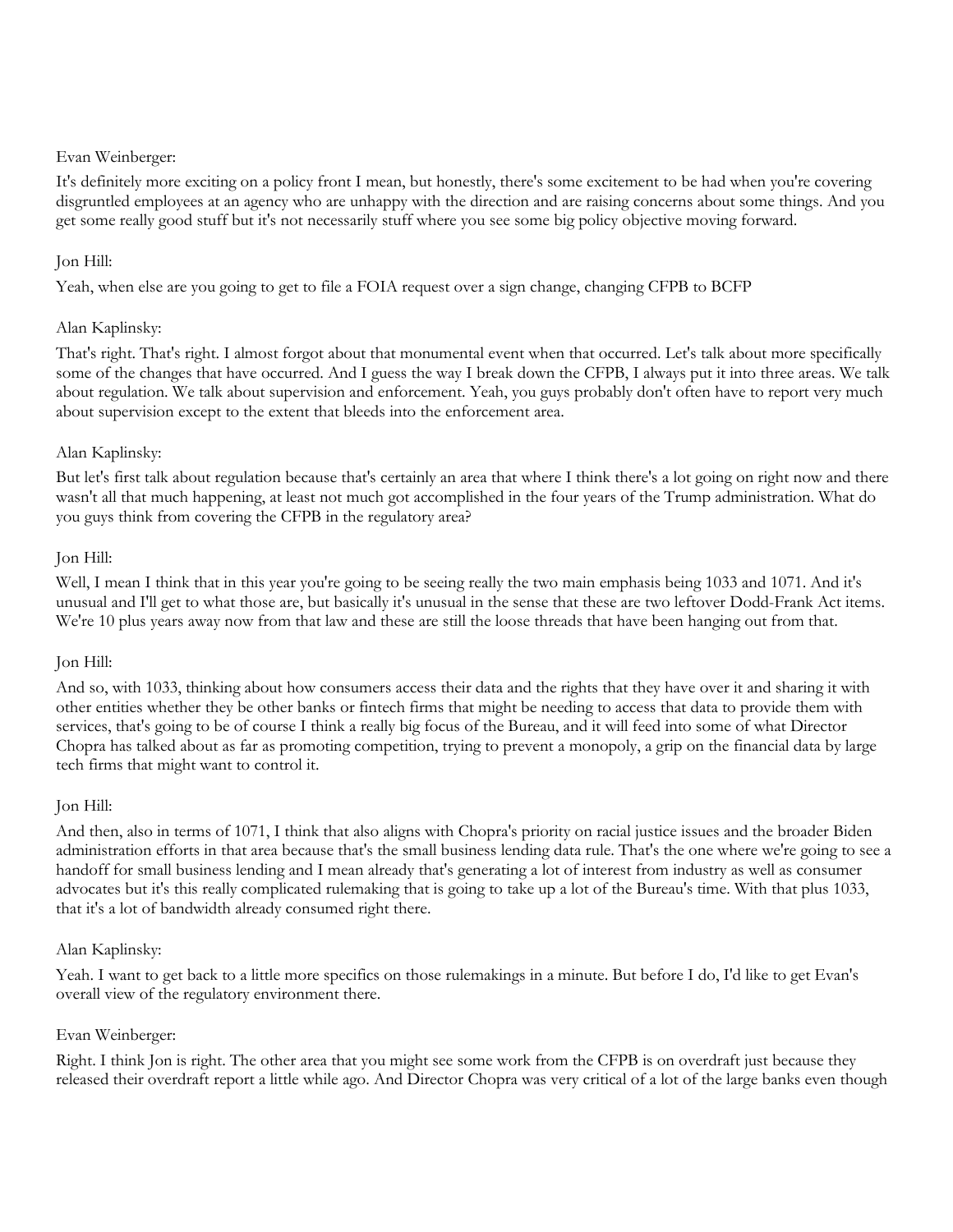they used 2019 data prior to when a lot of the large banks changed their overdraft policies. And even today, you just saw Bank of America announce a major change to their overdraft policies. But that's coming, I would imagine.

## Evan Weinberger:

What's interesting to me is what is probably not on the agenda. I think a lot of consumer advocates wanted the CFPB to take another pass at the Debt Collection Rule which came live at the end of November, beginning of December, and they decided not to.

## Evan Weinberger:

And payday is another area where, from folks that I've spoken to, it just seems like there's not that much energy left for the CFPB to make another major effort at a Payday Lending Rule. There's litigation over the rule that the creditor CFPB finalized in 2020. Assuming the CFPB wins and lots of folks I speak to think that they will... the theory that I've heard is that they'll just let that rule come into effect. And then, you've got UDAP which you can use in any number of ways to police the industry without creating a new rule.

## Evan Weinberger:

And then, one other area we didn't discuss is buy now, pay later where the CFPB has also put out its own data request on that, information request on that. That could result in a rule but it also could just result in another larger participant role which would allow the CFPB to supervise directly the biggest players in that market which might be all that it needs to really get a handle on it if they wanted to.

## Alan Kaplinsky:

I'd add one more area to the mix that both of you mentioned, that is arbitration. Consumer advocates are still clamoring for the CFPB to move in that area. And I know very recently on our podcast show, we had Raj Date as our guest. And of course, Raj was there at the very beginning and at one time he may be been acting director, but he was, let's say, a big mahoff at the CFPB, and I think has a pretty good pulse on what's going on there.

## Alan Kaplinsky:

And he was quite certain that arbitration was not an area that Rohit would go into. If I could read between the lines of what he was saying, Rohit is too smart to jump into that bramble bush Cordray spent years trying to develop a rule, wrote a 750-page study, at the end of the day came away with nothing to show for it.

#### Alan Kaplinsky:

And now, it's even in light of the action taken under the Congressional Review Act, the CFPB's hands are somewhat tied. They can't even do very much in arbitration. They can't adopt the rules similar to what they did before. The study they conducted is too old. It arguably didn't even support the conclusions that they reach and they'd have to start from scratch. So, like to get your thoughts, both of you, if you have any thoughts on arbitration, and I want to circle back to some of the other topics that you mentioned.

#### Evan Weinberger:

Yeah, I think that you're probably right that that's a lot of energy to expend when you have other things on your agenda. I will say on the Congressional Review Act, it's unclear. Obviously, the rule that was taken out to the CRA is gone. But nobody's ever really... the CRA says you can't put in a substantially similar rule in its place. Nobody really knows exactly what that means, and it's unclear whether you could even challenge one of those in court because there's no judicial review of a lot of this stuff in there.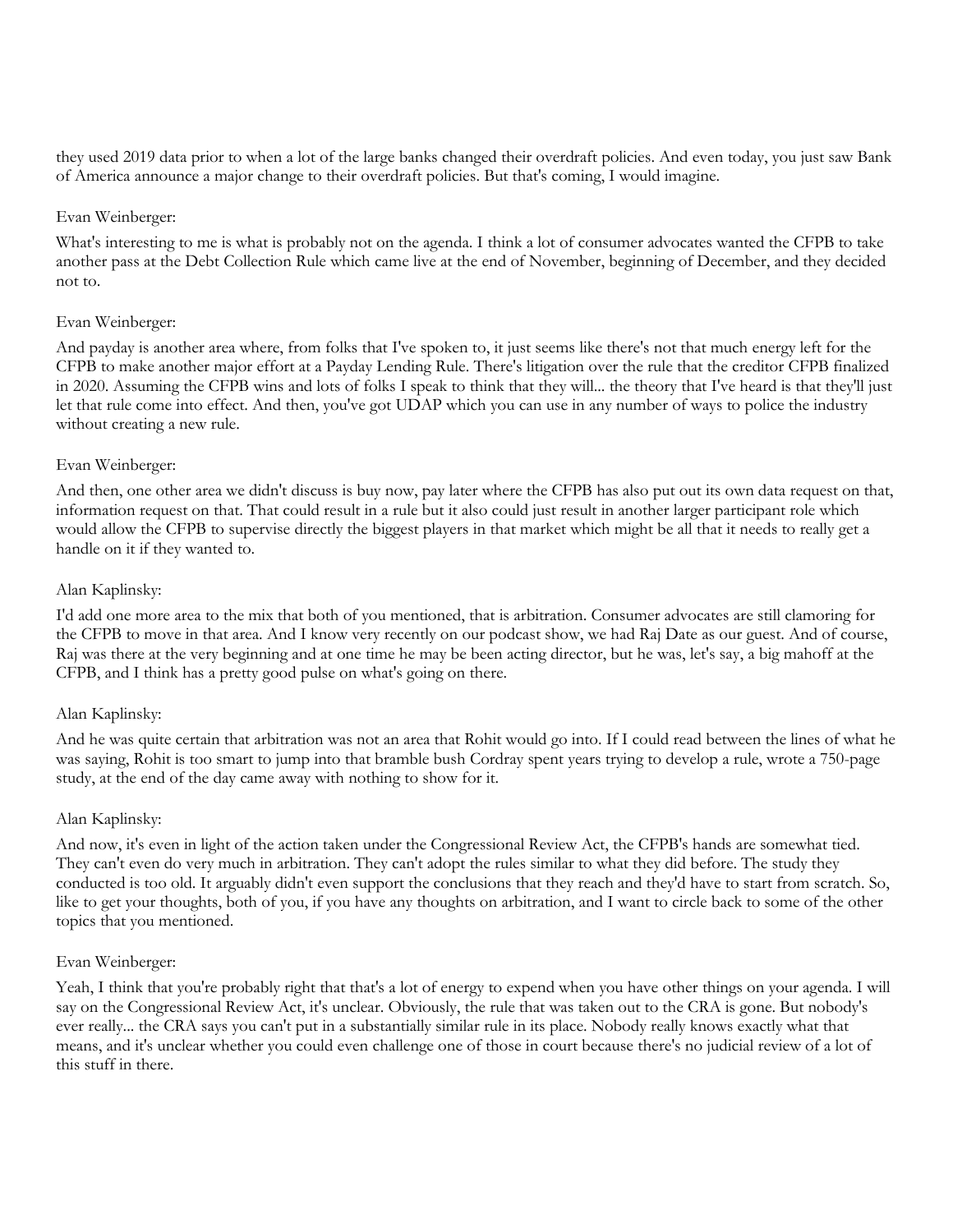So, if they wanted to push it, like let's say they were confident that Joe Biden was going to be elected and Rohit was going to serve out his full five-year term and add some time on his hands. If he wanted to get spicy, he probably could try to do something. It's just a matter of politics is what it is and you never know how long you're going to be there. And he can get fired as soon as a new president takes over-

## Alan Kaplinsky:

And the bandwidth too.

## Evan Weinberger:

... and the bandwidth. So, you only have so many hours in a day and so many years in a presidential term, so why spend the time on that?

## Jon Hill:

Similar dynamic is to play with the payday rule, not the CRA aspect of that but just the... you described it jumping into the bramble patch of that. Why, when you can get so many other things done, would you expend a lot of time on fighting the last war on something like that?

## Jon Hill:

You have the similar questions about the CRA and how restrictive it is to the future rulemaking along the particular issue area. I think it played potentially even in this administration at the OCC with the true lender. That was an area where we saw them push out a rule very quickly. At the end of the Trump administration, that ended up getting rescinded by congressional vote. But there's still an appetite both within the industry as well as among consumer advocates to come back and take another pass at that possibly.

## Jon Hill:

And I think that is where you actually might begin to see some of these contours of how restrictive the CRA is more fleshed out, because there actually is desire really on both sides for something additional to be done there. It's just that whatever came before was seen as inappropriate and not a really good fit.

## Alan Kaplinsky:

Yeah. I think, if I could generalize, again, harkening back to what Raj said, Raj Date, during my interview of him, and that is that Rohit is more likely to concentrate on areas where he can make a mark where it's new and fresh and hasn't been really dealt with before. So, that therefore that would support the idea that debt collection is not an area that he's going to jump into in police this year.

## Alan Kaplinsky:

Payday, another one I agree with you, and arbitration, instead concentrate as he has on 1071, 1033. Not so sure whether to expect a rulemaking on overdraft. That's the one that really puzzles me because that's going to be difficult. There's a lot of issues involved in overdraft, in the overdraft area.

## Alan Kaplinsky:

And if he's really going to want to get involved in setting fees or getting into a lot of the minutiae of how overdraft payments get processed, I suppose he could come out with a rule banning the use of high-to-low processing maybe. But instead, I tend to think that initially, he is going to use enforcement in that area as the other prior leadership has done.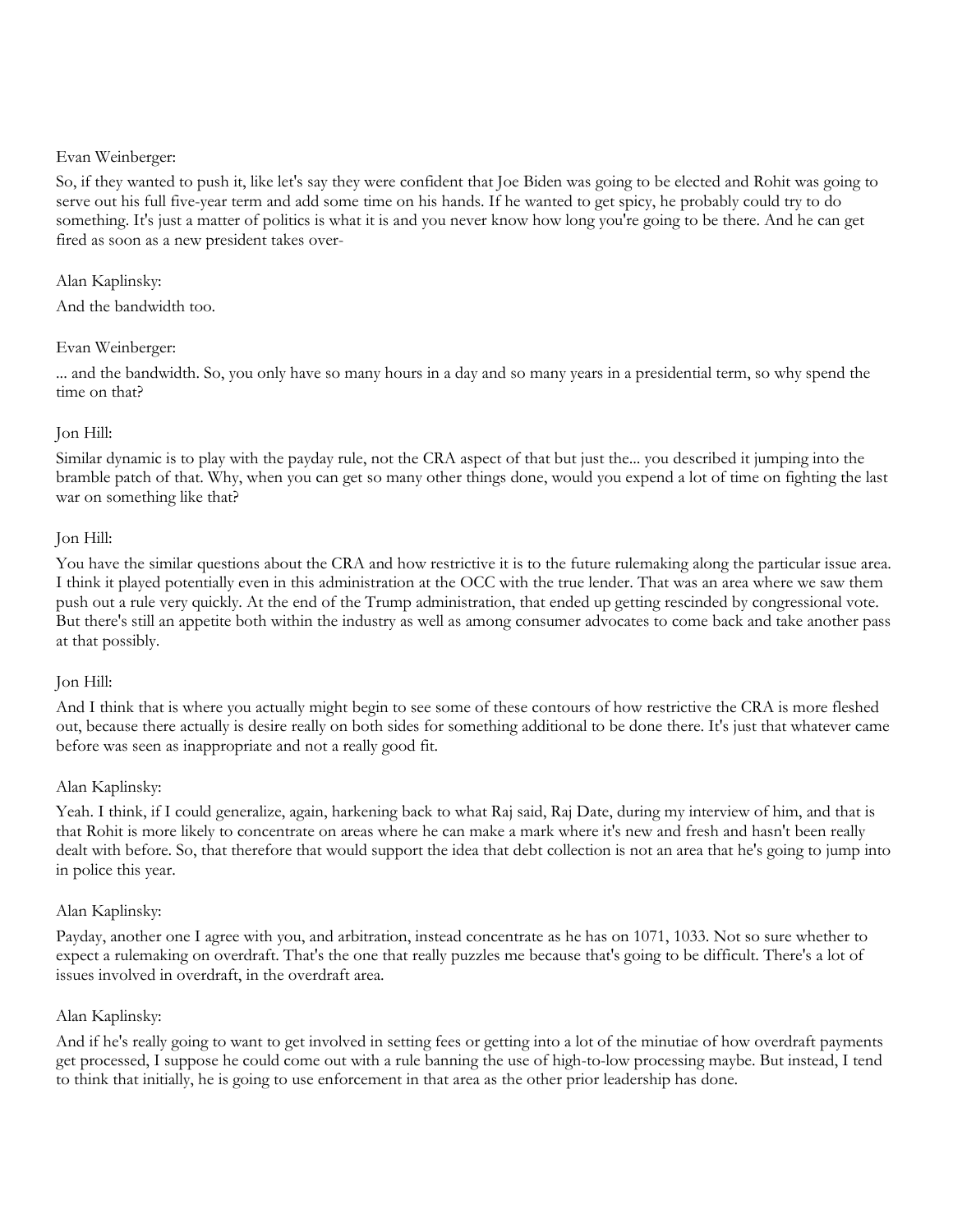And to that point, Alan, his comments that he made when releasing that report in overdrafts, he really mentioned enforcement first is one of the first tools. That was the first thing he went to in describing how the CFPB will tackle this. And I don't even believe that rulemaking was even in the areas that he talked about but highlighting enforcement and particularly enforcement against individuals, executives, and some of these financial institutions that may have aided and abetted, helped design these overdraft programs that would be considered against the law in some way violating UDAP authority out there.

## Jon Hill:

That feels like where he is putting his emphasis in communicating how the CFPB will approach this issue. So, I would agree with you that it seems to be a more enforcement-first approach.

## Alan Kaplinsky:

Yeah. And by the way, the one thing I'm seeing at least in the last year in the enforcement area is in many instances, he is naming executives. He is not just naming the company, but he's naming the CEO and other senior management. But the thing is, it's one thing for him to do that with a company that's not really known or fly-by-night company.

## Alan Kaplinsky:

Can you imagine if he starts bringing some cases against some of the major banks in the country and names the CEOs or the Chief Financial Officer? Not so sure he's going to go there.

## Evan Weinberger:

Well, I mean part of there though is that the big banks of big financial institutions. A lot of the cases where it is the individual, it's either a litigated case or a litigated settlement, the big banks aren't going to probably go to court. And so, there's the negotiation there.

## Evan Weinberger:

So, I don't know if they will get to the point where he feels like he needs to go after individuals because the big banks... they have much more of an incentive to play ball with the CFPB then say, "Some of these little guys that..." like you said, "fly-bynight operations are just small places that might be willing to take their chances."

## Alan Kaplinsky:

Yeah, particularly... I mean, I've always said to clients when those that are supervised by the CFPB, even when I feel they're in the right and might prevail in litigation with the CFPB, I've said to them, "You really want to go to war with the supervisor? Even if you win, you haven't gotten rid of them. They're still going to come back, and they could be loaded for bear. And you're probably better off not trying to work out a settlement and moving on." Anyway, that's my thought.

#### Alan Kaplinsky:

But let me get back to the area of regulation again and that is 1071, the small business data collection and regulation if I could call it that for lack of another way of referring to it. Very recently, comment letters have come in from the banking industry. I don't know if you, Jon or Evan have written anything yet on the comment letters, but they're pretty negative.

#### Alan Kaplinsky:

I mean, I've seen the comment letter from American Bankers Association, Consumer Bankers Association, American Financial Services Association. They ain't happy with what the proposed reg looks like. And wondering if you guys have any thoughts on that?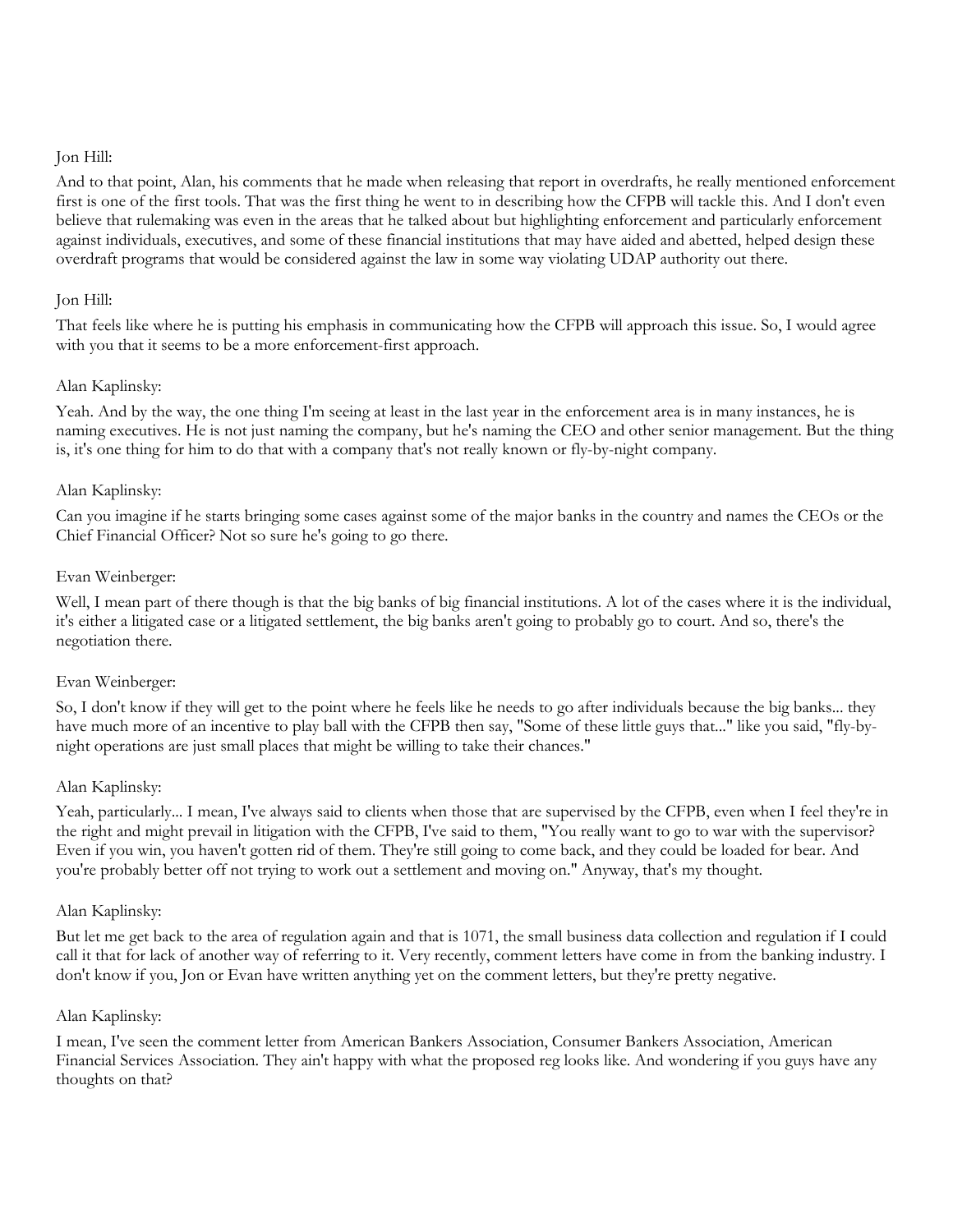I've taken a look at the ABA letter, and I've taken a look at some of the other ones. I haven't written anything on it yet. But I note that with the ABA letter that you have, this is the way that many of these groups do but they focus on the cost saying, "This is going to be too expensive. This is a very burdensome, expensive undertaking for financial institutions to put in place, the systems you need to comply with and then to maintain compliance with it over the long term."

## Jon Hill:

You're laying out a very clear cost and benefits argument for possible litigation. You can just see the groundwork being laid for that argument. Should the Bureau proceed with the rule that is proposed? You can easily imagine these letters being turned into complaints filed in court.

## Evan Weinberger:

And to a certain extent, I've read all of those comment letters, and I've read the consumer group's comment letters. I've read comment letters from FinTech Association since they did cover under this as well. There's a certain amount of dog bites man to some of the letters where, "Of course, they're going to say this," "Of course, they want the threshold higher," "Of course, they want some of the..." there's a recognition that there's a lot of information the CFPB is asking for.

## Evan Weinberger:

That is in the Dodd-Frank Act and they can't get around asking those questions, so they want to get rid of all of the discretionary questions. And some of them, there's some identifier numbers and issues like that that are in there where it... there are legitimate beefs about some of the discretionary questions the CFPB is asking.

## Evan Weinberger:

What that comment letters really highlighted to me is that just how hard it is to do this rule? There are so many complexities in this that aren't even in HMDA and mortgage data collection that just because the structures of small businesses are different, and I look at it and go like, "Yeah, this is really hard, and I see why it took the CFPB this long and basically getting sued to jump into action on this role."

#### Jon Hill:

How hard it is to write and how, in some sense, questionable its merits, like you can feel that even the Bureau taking this long. And it's not just because it's complex but it's also like, "Yeah. Is this really what we want to do?" This the thing that's going to actually add value to our oversight of the industry to have this information, and you get the sense that maybe what Congress put into the law here was something that maybe wasn't necessarily wanted by even people in the Bureau today.

#### Jon Hill:

And so, you have to comply with this mandates, congressional mandate to have this rulemaking but you're really not enthusiastic about it and it's also really hard to do at the same time. So, yeah, of course, it's going to take 10 years to do.

## Alan Kaplinsky:

And of course, I assume the consumer groups aren't happy either, right? They're never happy this has happened.

Evan Weinberger:

They were pretty pleased.

Alan Kaplinsky: Are they?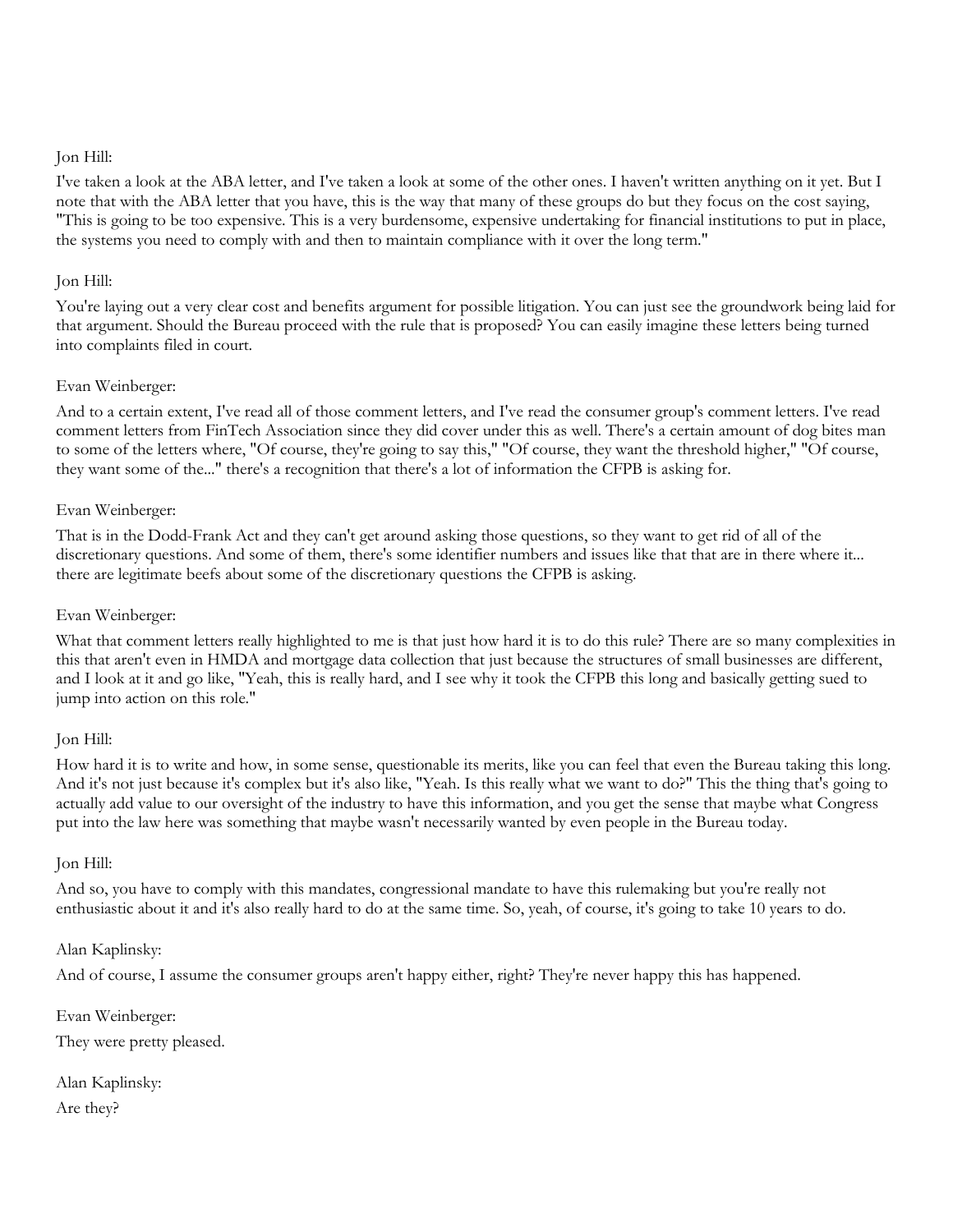Evan Weinberger: Yeah.

Alan Kaplinsky:

Okay. I've even read their comment letters here.

# Evan Weinberger:

There were some things they didn't like. But overall, I think they were fairly happy with what the CFPB was going toward. They want more. I mean, one of the one of the flash points for the industry groups was in the discretionary questions the CFPB had was they asked about pricing information, and the consumer groups want more.

# Evan Weinberger:

They want APR included in there even though they recognize that safer merchant cash advance. Auto loans are based on incoming credit card receipts and things like that. APR isn't a perfect measure for it but they want more data in there and they want it all public, which I think is another thing that the industry was concerned about.

# Alan Kaplinsky:

Yeah, yeah. So, let me ask you a more general question evolving out of 1071. But a trend that at least I've noted that there's a type of regulatory creep I think going on with the CFPB little by little getting involved in the small business lending area.

# Alan Kaplinsky:

I mean, it is called the Consumer Financial Protection Bureau but yet, there are areas of small business lending that they're already involved in. And the Equal Credit Opportunity Act, the Fair Credit Reporting Act, and now 1071, do you have that feeling, too, that they are little by little broadening their jurisdiction?

## Jon Hill:

Not just at the CFPB but across a lot of financial regulators even at the state level and just a recognition that small business credit, you can't neatly be cleaved off into its own category that it's strictly corporate and then you have sophisticated individuals on the other side of it, and therefore you don't need to worry about it in the same way that you do with consumers.

## Jon Hill:

In many cases, small business owners are mom-and-pops. They are individuals who are perhaps not as sophisticated but you don't have the same counsel and ability to understand credit degree returns. And so, you have to give them a little bit of extra care from the regulatory side to ensure that they are protected adequately.

## Jon Hill:

You also see also small business owners are frequently blurring their finances with their own individual accountants. You have people who use their own credit cards help pay for inventory that they're selling through their small business. And so, there is a blurring level of decrease relative to larger players, less sophistication that I think has created a sense that this is an area that does need to get more regulatory attention that I think you're just seeing at the CFPB, you're seeing at many levels across the country.

## Evan Weinberger:

Right, right. And with 1071, I mean there is encroachment there but Congress said, "You have to do this," they don't really have a choice in the matter. But I mean, in general I think that Rohit sees the CFPB's role as very expansive, and he wants to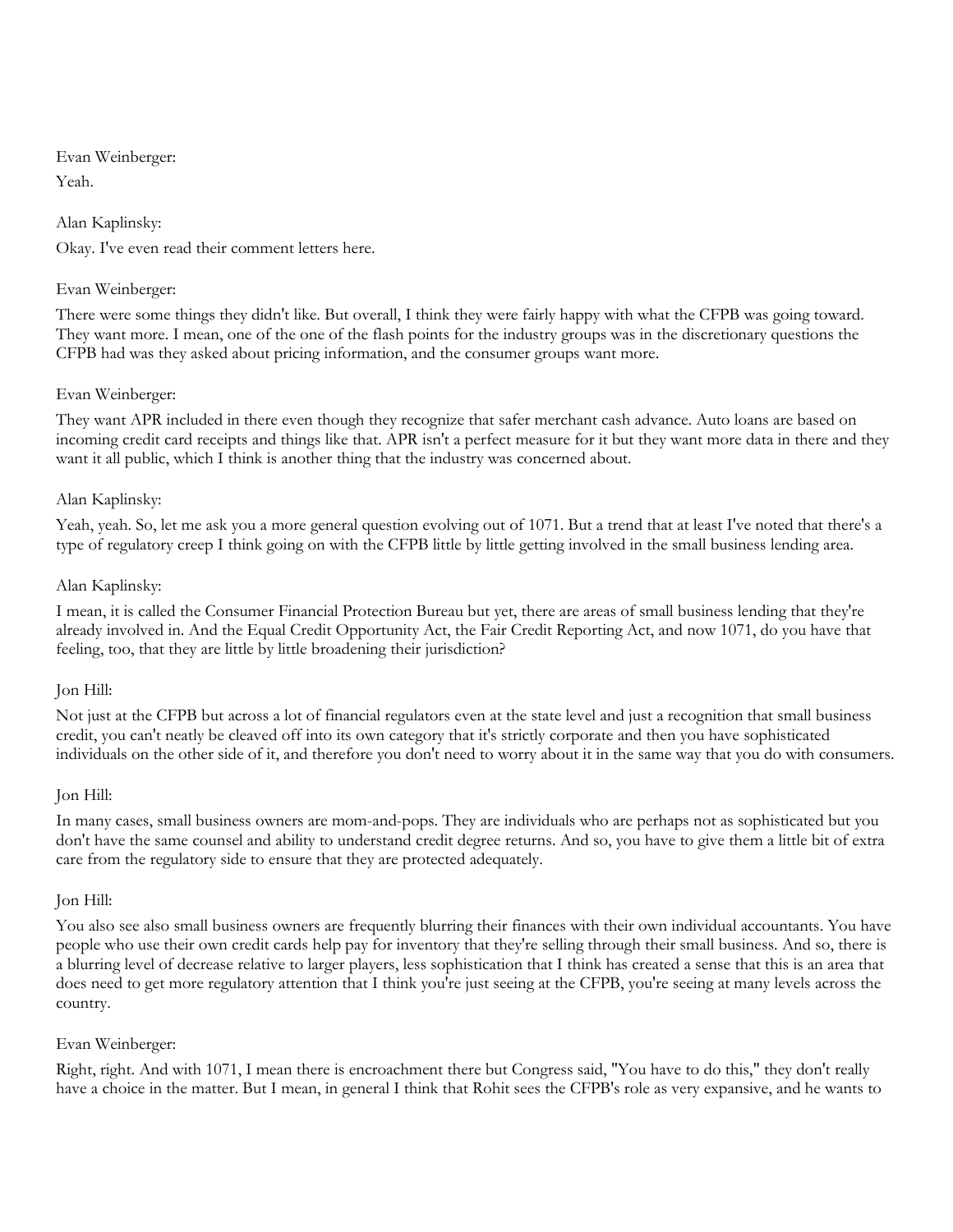get into areas that wouldn't necessarily think we're CFPB specific. You'd look at the data collection that they're doing with the big tech companies. A lot of those questions are not necessarily consumer finance questions or data protection questions.

#### Alan Kaplinsky:

Yeah. Or very recently, there was a consent order involving a bail bondsman company that had just happened very recently. And, in my mind, at least the industry felt what they do does not involve an extension of consumer credit. So, I guess it's this idea of pushing the envelope, right? We've heard that expression a lot particularly during the Cordray era.

## Alan Kaplinsky:

My own view is we're going to see a lot more of that during Rohit's tenure in office in part because he's not a lawyer unlike Cordray, and he's going to think a little differently than a lawyer thinks. Lawyers tend to worry about things like, "Where do you draw that jurisdictional line?" Whereas, smart non-lawyers say, "Well, if there's abuses going on and consumer harm, why can't we get into it?"

## Evan Weinberger:

Well, the other thing that when you think about what Rohit is trying to do, one really important thing to consider is who he's bringing into staff in CFPB. Their new acting general counsel is Seth Brotman who had Rohit's job after Rohit had it, and he's never been the general counsel before. And he thinks a lot like Rohit.

## Evan Weinberger:

And so, my understanding inside the Bureau is that the general counsel's office often put the brakes on some of the things that Rich Cordray wanted to do and some of the more aggressive enforcement attorneys wanted to do. Well, now they have a much more aggressive general counsel sitting in that office. Some more aggressive ideas are going to get a lot more consideration than it might have done in the past.

## Alan Kaplinsky:

Yeah. Well, in fact I'm glad you mentioned Seth Brotman because during the last administration, I would say he was persona non grata at the CFPB. I don't think he had an audience and now all of a sudden, he is your acting general counsel. Quite amazing.

#### Alan Kaplinsky:

So, on the regulatory side, let's talk about buy now, pay it later for just a minute or two. I look at it as maybe a more sophisticated layaway plan. Everybody talks about it being the newfangled toy. It's a new credit device, but how new is it? It's a credit extension at a retailer. Sometimes there's no interest charge. Sometimes it's four payments or less than four payments. It's as simple as simple can be and yet, the CFPB is not very happy with that product.

#### Alan Kaplinsky:

And in many respects, the rate of finance charges a lot less than a payday loan or the effective rate of interest than an overdraft account. But yet, there's no doubt in my mind that they're going to be doing something with buy now, pay it later. Maybe not regulatory but I think it could be in the enforcement area. What do you think?

#### Evan Weinberger:

I'm not sure how heavy-handed they're going to be on buy now, pay later. I've spoken to a lot of consumer advocates about it and they have concerns but every time our conversation starts, I go, "I usually talk to you about payday lending or things that you're really mad about. This doesn't look as quite the same thing." And they say, "Yeah, no, it's not. We have concerns about it."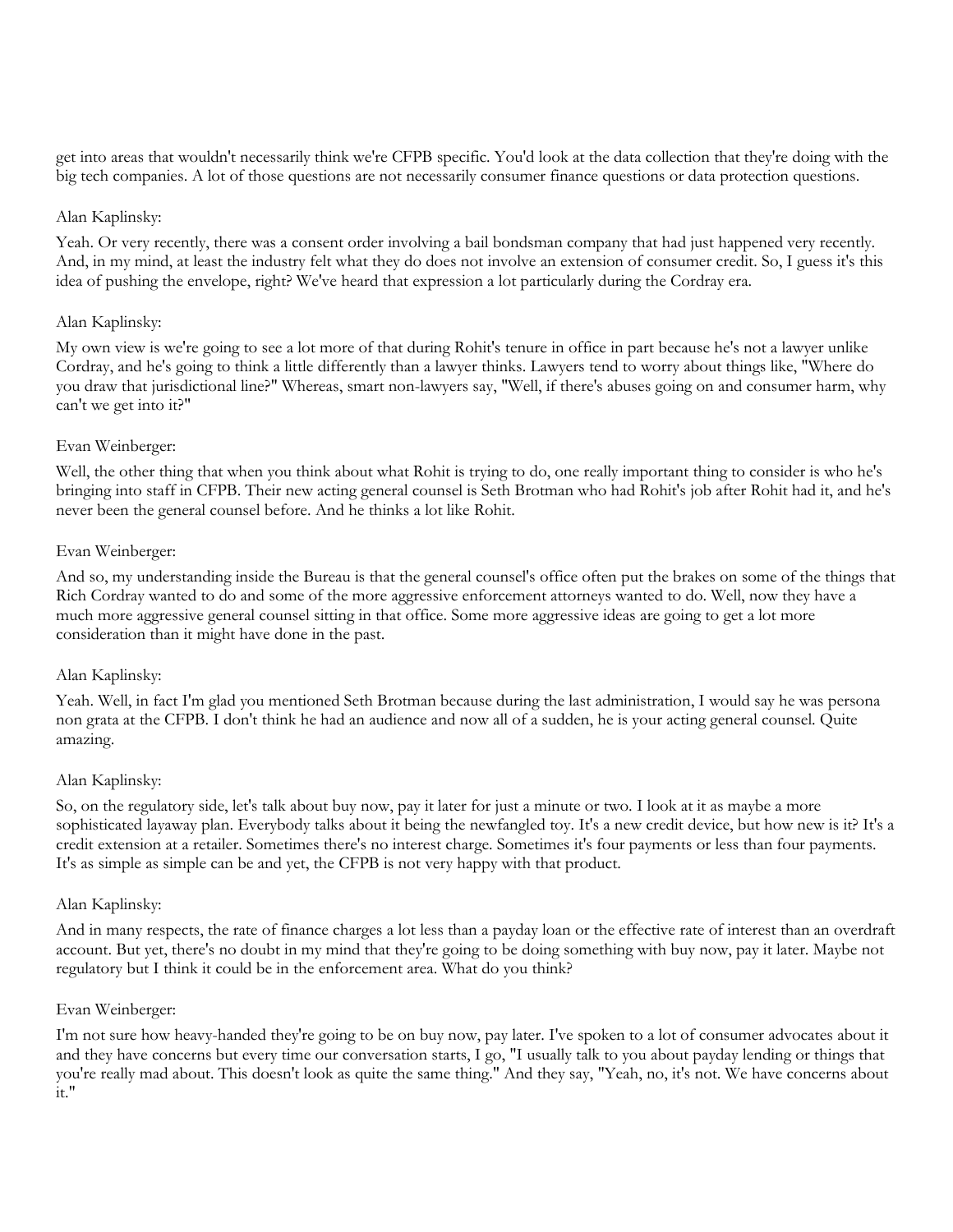I think their big ones are no check on ability to repay which I don't think works with the buy now, pay later business model. But also, not having the same protections as you do with a credit card on your purchases. And then, the other big one is just the flow of payments. It's not like you get a bill the first or the 15th of every month. It's as you use it, you get another bill. And so, keeping track of what you owe and when you owe it can be a bit tricky if you use the product a lot.

## Evan Weinberger:

I think those might be areas where the CFPB would look. But there are a lot of questions but I'm not necessarily have sold the idea that they're going to come and with a big heavy hand, they... I would imagine, I said before a larger participant rule for the market. I think that that is probably likely.

## Evan Weinberger:

The interesting thing about a lot of these finance, big buy now, pay it later firms, a lot of them are staffed by former CFPB people. In their general counsel offices and in other areas, government affairs, there are a lot of ex-CFPB folks in a lot of these companies. So, they know what Rohit is going to be looking for.

## Evan Weinberger:

The one thing that's tricky is... the main law you would say that the CFPB would want to enforce on them is the Truth in Lending Act but doesn't really apply because it's only for extensions of credit that are more than four and stop for payments. These are four or less for the most part, and so how they thread that needle is going to be interesting. A lot of the companies, though, abide by TILA on their own, because I think they saw that this is an area where regulators could come down on them or find a way to come down on them. So, we'll see.

## Jon Hill:

I mean, I think that, soon, the disclosure issues about making sure that people are able to understand exactly what they're getting into, I think that's going to be getting attention but I don't see it being the product that carries with it the same certainly risks for the consumer, perceived risk at least from the CFPB side is something like payday lending which it was really a fundamentally different product.

## Jon Hill:

And even just the way that the Bureau talks about it and it's comment it made so far, they're not approaching it with the same presumption that this is a problem that needs to be cracked down on but it's more... we'll see how this actually works. We're going to ask questions and make sure that we're trying to understand the full panoply of risks that could be involved here, but it doesn't seem to have... I don't think they've decided there are risks that need to be confronted directly right now yet the same way.

#### Jon Hill:

I think that you might see some interest also in how these products get reported in credit reports. That's something that some of the credit bureaus are now moving to try to incorporate to use into their credit reports. And if this is an area that is new and that consumers might not expect them to show up on their credit reports, that I think could get them some Bureau attention and exactly how that gets back in someone's credit score will become a more of an issue a couple years ahead.

#### Alan Kaplinsky:

Yeah. Let me segue from buy now, pay later into the fintech information gathering, not fintech really. Just the information they're getting from the e-commerce companies, the big companies, the data gathering that they're engaged in. Do you have any speculation or prediction on what tree they're barking up there? What are they after?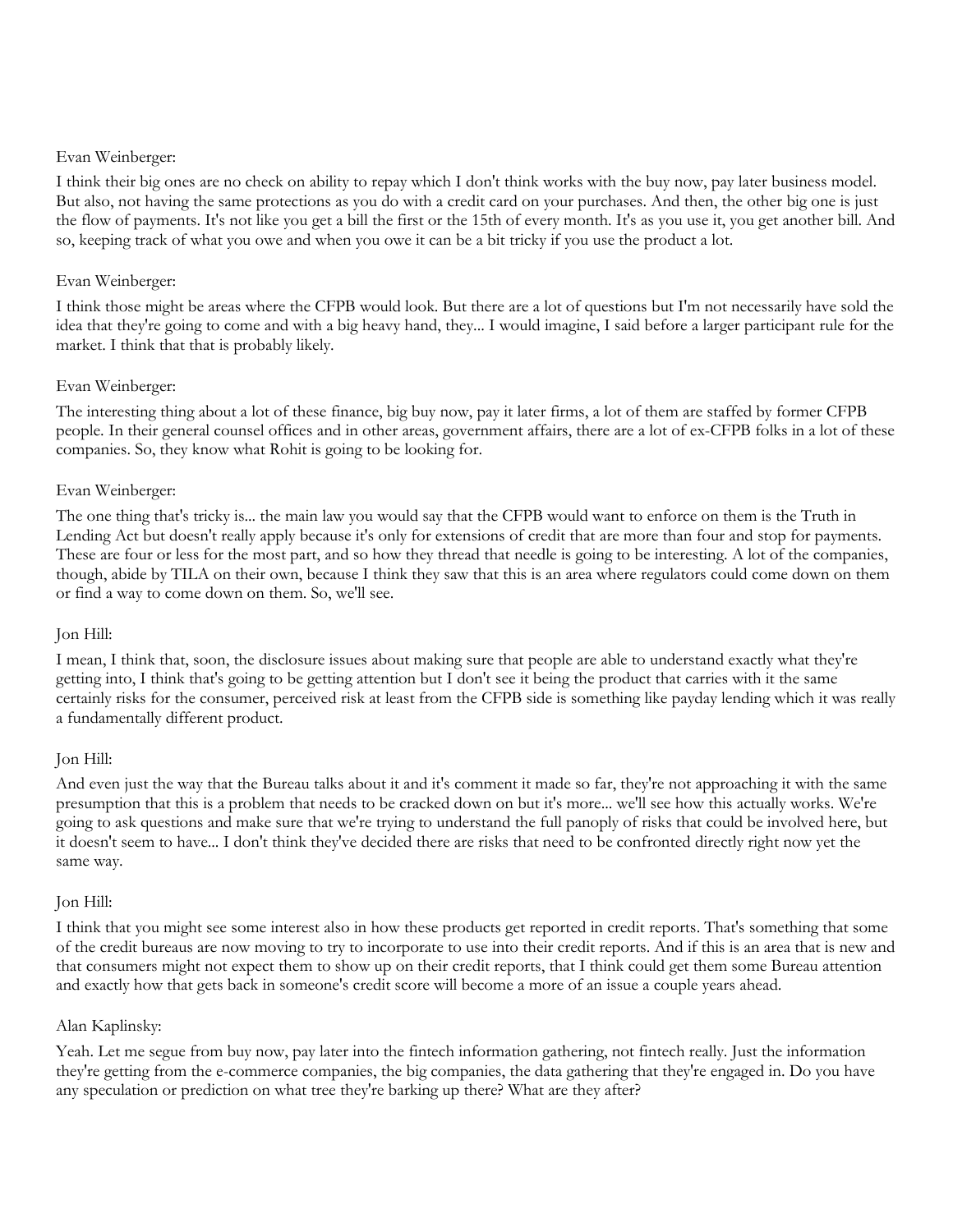I think it depends on the company that they're asking about. With PayPal and Square and I think to a certain extent, Apple and Google, there's the data collection which is one thing. And I think that partly, he's trying to collect some information that he's going to share with agencies like the FTC and others that have more jurisdiction in that area.

## Evan Weinberger:

But there's also a real question about how the payment system works. And he is a former FTC commissioner, so competition is a major focus for him. I think he has a real concern that if, say Apple makes it so that you can only use Apple Pay to buy Apple products or you can only use Apple Pay on a Safari browser, that would be a big problem for him and he tried to find a way to get at that.

## Alan Kaplinsky:

Yeah, although, they don't have and I trust jurisdiction. I did read but, yeah, you're saying-

## Evan Weinberger:

UDAP is a magical tool that you could use for many, many different things. And then, there's the other side of it which is there's the Facebook part where there is a payments part but there's also the Rohit Chopra hates Facebook part of it from his time at the FTC and that's no small thing.

## Evan Weinberger:

He's concerned about a lot of what they're doing, and the final part of it is that the CFPB is really trying to find a way to get into cryptocurrency regulations. Based on the way it's used now is more of a speculative asset or entities or things like that. There's not really a CFPB angle there, but I know he's looking for one.

#### Evan Weinberger:

And he's brought in people who think a lot about cryptocurrency issues, and so this might be a way to see where he can get involved in that market. When the Fed released its stablecoin report, the CFPB was not a part of that report but they had their own statement saying, "We're watching this too."

#### Alan Kaplinsky:

Yeah, I haven't seen them do anything in that space yet. For that matter, I haven't seen much happening to any of the banking agencies in that area. They really have... to the extent they dip their toe in the water, it's really been around the periphery. They haven't really jumped in. You have any thoughts on that, Jon?

#### Jon Hill:

Well, I think it's interesting to look at the language that the director is used to talk about this payment system issue, and he's talked about large tech companies and financial surveillance and deep platforming. Some of the concern that he's raised in connection with this, consumers who might be on these platforms don't necessarily know why they might get kicked off or have their payments restricted.

#### Jon Hill:

And that is an issue that aligns with a lot of concerns that Republicans also have about the tech industry and being kicked off of platform for political viewpoints and so forth. So, I think it's interesting that he is framed in these terms because it gives him a possible point of commonality with people across the aisle.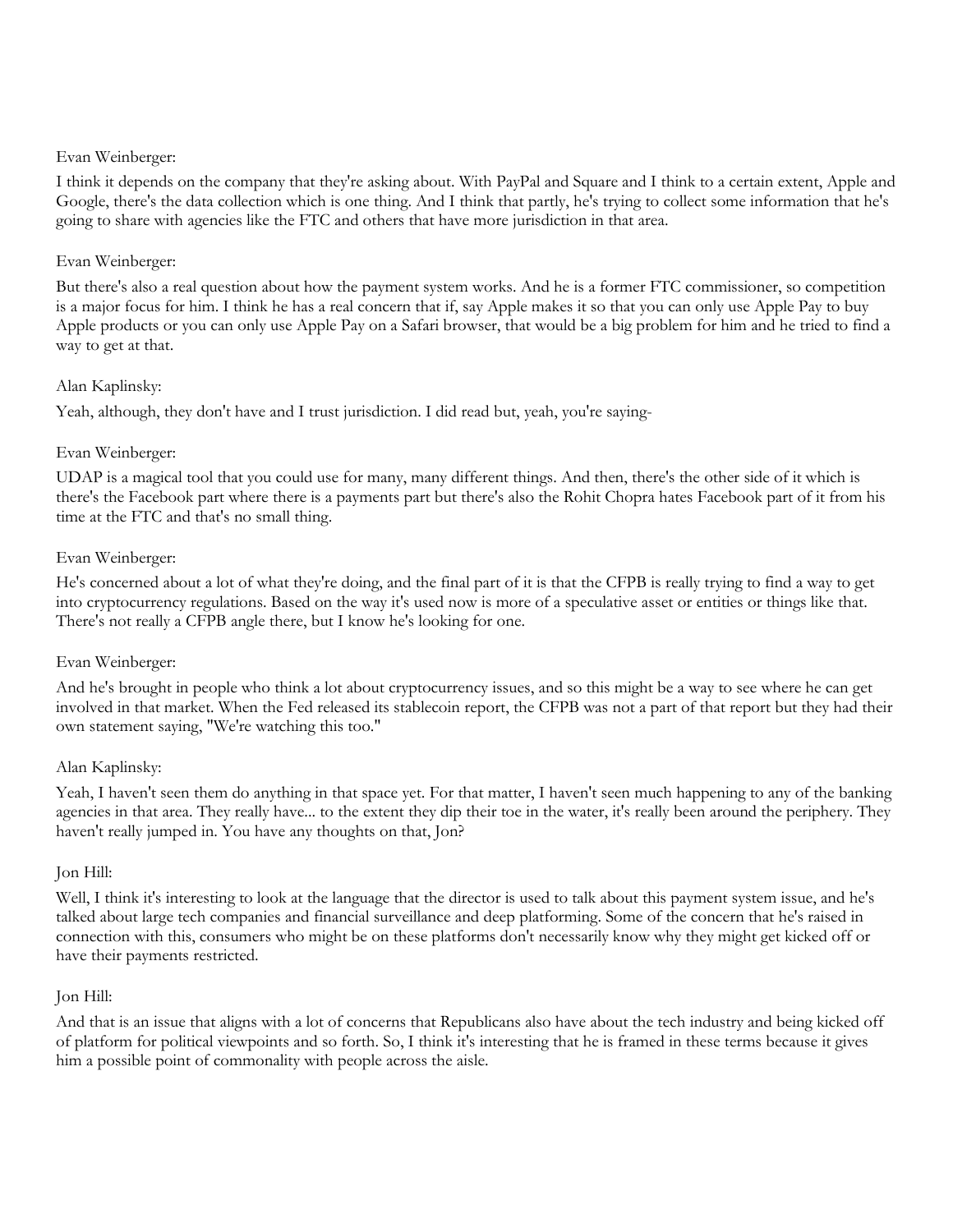It can make him, maybe give him some cover as he wants to do these things that he can say, "Well, look, these are issues that you've raised and you also have concerns about," and I think it hits a sweet spot there possibly that he could use to be able to do things that otherwise would just be seen as a bull in a china shop messing around. And I think that this gives him maybe some cover there.

## Jon Hill:

It's going to be tough. I mean, I think that the CFPB's inherently something that Republicans are going to be suspicious of, and I think particularly after what Trump did at the FDIC, that's not going to be an area that he gets a lot of cooperation from or makes a lot of friends across the aisle on. But it is an interesting way that he's talked about it to raise these issues that you tie into larger competition concerns and also just the sense that there is a big tech force out there that has power that is concentrated in hands that the rest of the public has no accountability for.

## Evan Weinberger:

And I also don't think it was an accident that was his first action, because Jon talks about Republicans. But the other thing that it did was the banking industry had all sorts of statements about just how excited they were that the CFPB was going after big tech, and "Those guys really need to be looked into," and "We're glad the CFPB is looking into their payments product."

## Evan Weinberger:

So, after the overdraft report, the kumbaya period was over but it was a pretty savvy thing to say, "I'm going to do something that banks are very happy about, my first real major action in charge of this agency."

#### Alan Kaplinsky:

Right, right. So, in the enforcement area, I want to turn to a few other areas other than the CFPB. But I suppose what I'm anticipating, I haven't seen very much of it yet. And that is the CFPB flexing its muscles with respect to poor servicing of mortgage loans and student loans, COVID-related. I expected that they were going to try to ferret out whatever abuses have been taking place during the pandemic. But so far, it's really been more talk than action. Don't you just-

#### Jon Hill:

Just wait, just wait. I mean, I think people I've talked to seemed they've been getting a lot of investigations that have been going in or at the stage where you might actually start to see public enforcement actions develop in the coming year really. Obviously, these things take some time and that there is a whole process that that has to go through.

#### Jon Hill:

But that the supervision activity that occurred in 2020 is now had enough time to incubate to where you will start to see cases. Who knows exactly how many but cases will start to matriculate to the public stage in the coming year.

#### Evan Weinberger:

I think part of it is also that the CFPB enforcement division during the Trump era, I don't want to say it was neutered but it was directed to go after... it really did go after smaller players in the market. And then, Rohit has set his sights on big banks, big servicers, the credit bureau, consumer credit bureaus, those kind of companies, and it's just going to take a little while for those enforcement actions to be done because it wasn't really the focus prior to January 20th, 2021. And it just takes time.

## Alan Kaplinsky:

Yeah. I mean, we have seen some activity with respect to the big three credit bureaus. I guess, you could say sword rattling. But I haven't... they haven't taken any formal action against any what I would call large bank... but I get your point that there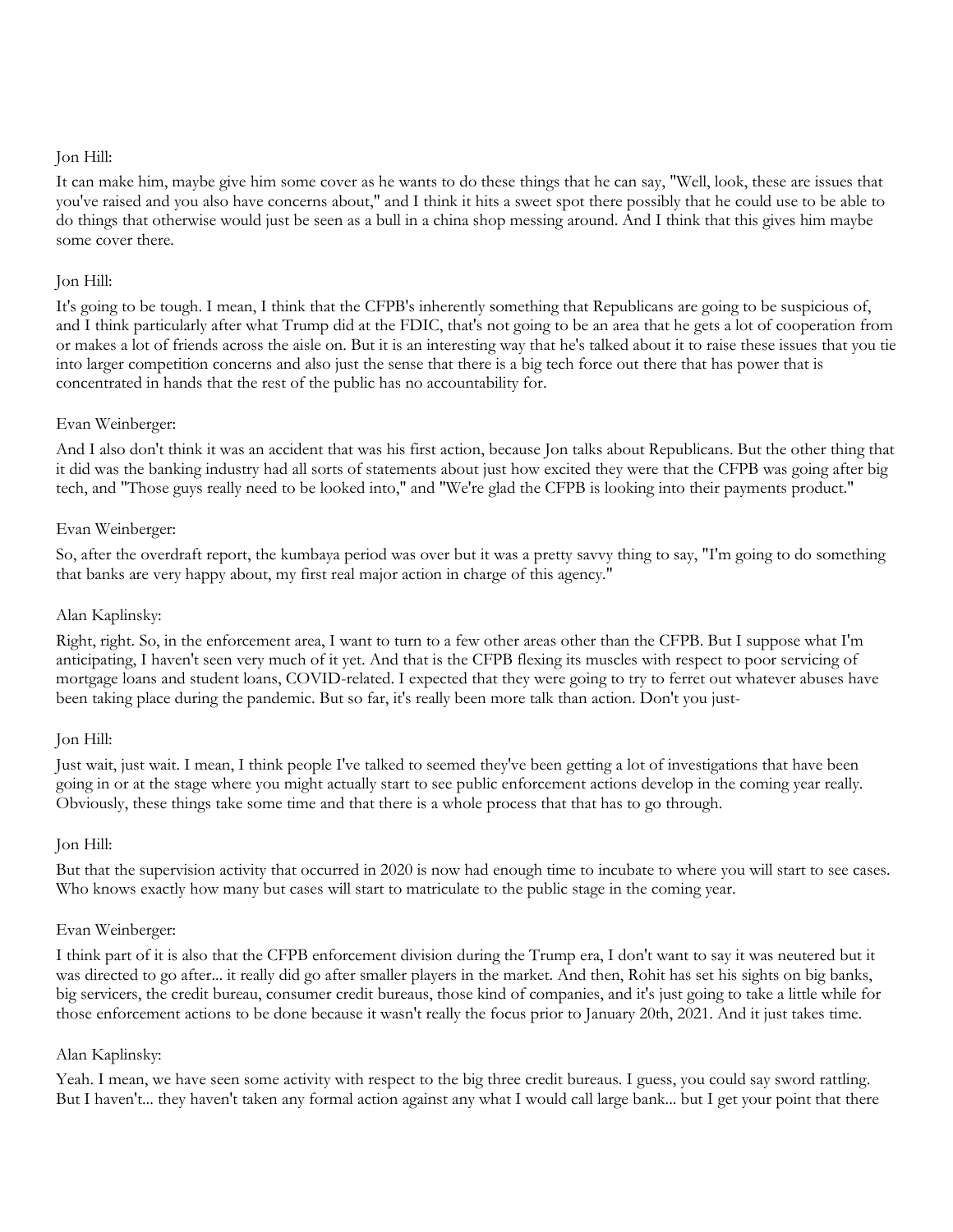was nothing going on against the large banks when they took over. And I'm sure there is right now but it takes a while to get to the point where you see it something publicly or-

## Evan Weinberger:

And again, there's a question of personnel and that there's a new CFPB enforcement director. And when I found out who it was, I spoke to a couple of people and the reactions on the industry side ranged from, "Oh, not that guy," to "That guy is tougher than Richard Cordray," to "We're in trouble." So, just a matter of time I think that he has let everybody loose in there. It's coming. It just takes time.

## Alan Kaplinsky:

Right. Let's talk about just a few other topics other than CFPB. We can probably all agree that we didn't really spend a lot of time talking about consumer financial services developments in Congress at least in the next... in 2022. I don't see anything happening, anything major. Do you agree?

## Evan Weinberger:

Yeah. And I mean, the only tangentially connected thing could possibly be some of the work that's done on LIBOR-related legislation that could affect how that works out for consumer-facing loans that might reference LIBOR still but that's a stretch and that's going to be pretty in the cards.

## Alan Kaplinsky:

Yeah. Let's talk about the prudential banking agencies for a minute. You guys must have been so thrilled with that brouhaha that developed at the FDIC with Chopra and the Democrats being on one side and the chair, Republican Chair of the FDIC being on the other side. That's good stuff, right? Juicy.

## Jon Hill:

Oh, yeah. I love getting resignation letters on New Year's Eve, right, as I have other things to do.

#### Evan Weinberger:

I was on vacation that week, and I didn't know she had resigned until I came back in that Monday.

## Alan Kaplinsky:

Okay. Well, anyway, I guess what's happened at the FDIC, I know you just wrote an article about that, Jon. Basically, the bottom line is the Democrats are now in firm control of the FDIC. And even with three people on the board, they're all Democrats. They don't even have to add additional people, right? They've got control there.

## Alan Kaplinsky:

And the question is, what can they do? I mean, Community Reinvestment Act, I think they'll collaborate with the Fed and the Comptroller of the Currency. Might they do in the merger guidelines? Yeah, they can fool around with that and make things a lot more difficult to get mergers approved.

#### Evan Weinberger:

I don't even think they need to do anything on the guidelines. They could just not approve mergers and just look at... if you were going for an industrial loan charter merger... charter bank, I think you might have doubts about whether that's actually going to get through come February 4th and all sorts of things like that. You don't need a big policy. You just need to say no a lot.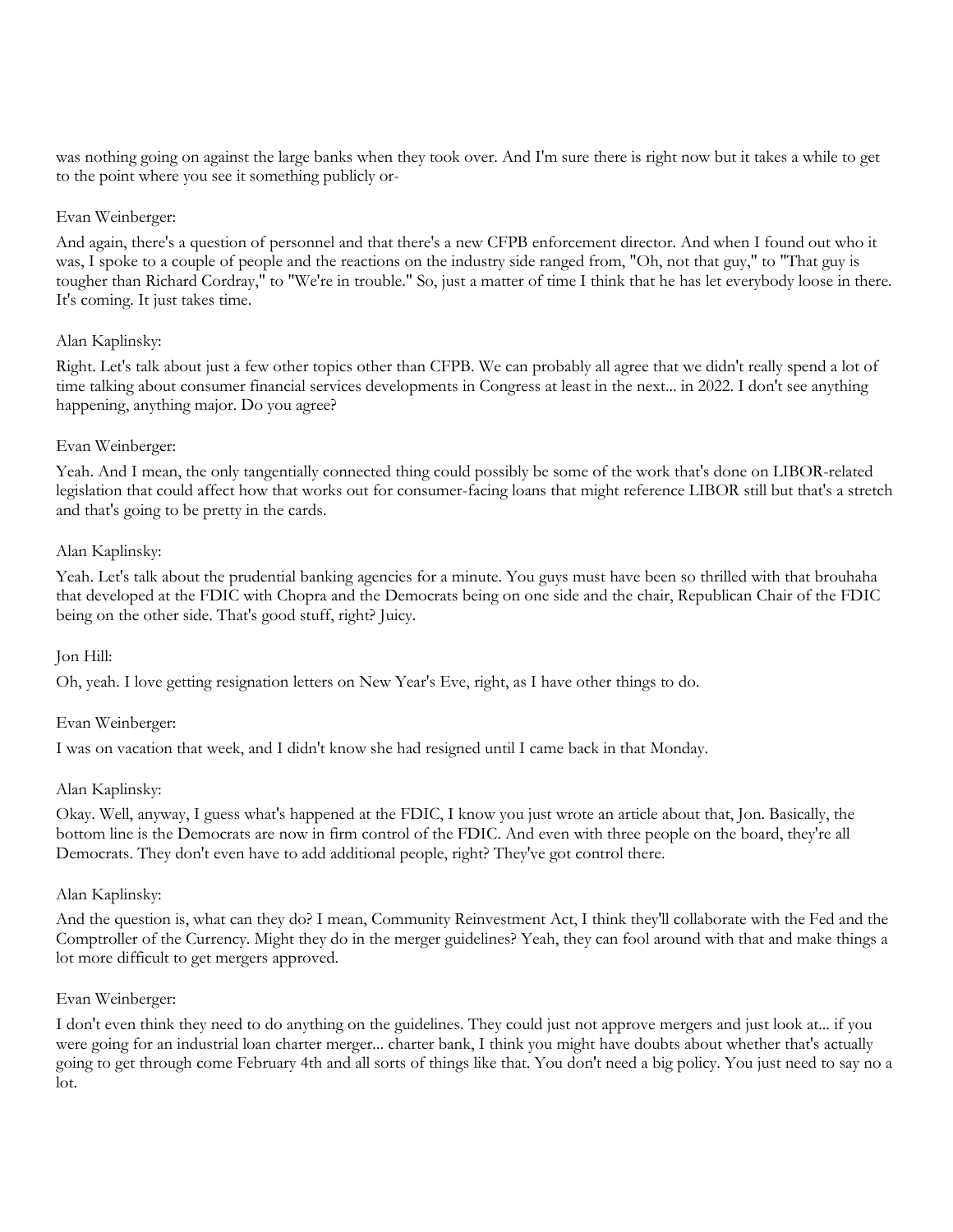## Alan Kaplinsky:

Yeah. Yeah, that's good point. They might use their... they have UDAP authority too. Everybody forgets. Everybody always thinks that the CFPB's got a monopoly on using UDAP but the federal banking agencies can do things as well in that area.

## Evan Weinberger:

But they don't have that extra A in UDAP for abusive and that's the one that could just be a lot more tools and they can have a lot more fun with it.

## Jon Hill:

In particular, I think perhaps an underappreciated area for them is that it's fintech really that a lot of the FDIC, the banks that the FDIC supervises or the banks that are involved in these bank loan partnerships that or the consumer advocates have had really serious concerns about, the whole rental bank phenomenon is really these partnerships are majority state-chartered banks that the FDIC oversees.

## Jon Hill:

So, there is an opportunity there for under democratic control for the FDIC to be a lot more tough on these relationships even to go as far as issue new guidelines about how these partnerships can behave appropriately and what consumer compliance needs to be. Whether it goes that far or even just as supervisory channel subjecting them to a more scrutiny and being tougher on them that way, there's really room there for the FDIC to be nudging that forward, putting a finger on the scale there to be a little... making some little more consumer-friendly on that end.

## Alan Kaplinsky:

Well, yeah, that's a good point, Jon, and I recall many, many years ago when the Comptroller and the FDIC got very involved in the use of bank partnerships with payday lenders. And first, it was the Comptroller who opted and basically said, "He ordered all national banks to sever their relationships with payday lenders." He politically, I think he was tired of the then... Comptroller of the Currency was tired of taking all the heat he was getting.

## Alan Kaplinsky:

Then the same thing happened with the FDIC. They ordered all their state-chartered banks to sever their relationship. Now, we're talking about payday lenders who were charging much higher APRs than a lot of these partnerships, online partnerships are charging now. But I'd certainly be worried if I were in that area that the FDIC is going to become more proactive.

## Alan Kaplinsky:

Let me turn to the final area that I want to get your thoughts on, and then we'll wrap things up. And that is the state level, state attorneys, general state departments of banking. I guess, just a general observation that I've noted, I don't know if you guys agree with me or not, that the states seem to have stepped back a little bit, and now that they've got friends at higher places in the federal government. Maybe they don't think that they need to devote the resources that they were devoting during the Trump era to doing enforcement in the consumer finance area. Am I seeing things right?

#### Evan Weinberger:

That's partly it. There's the other issue that at least the New York Department of Financial Services got caught up in all of the Cuomo scandals. And so, the superintendent had to resign because she was involved in trying to stop all the sexual harassment enquiries and all sorts of stuff like that.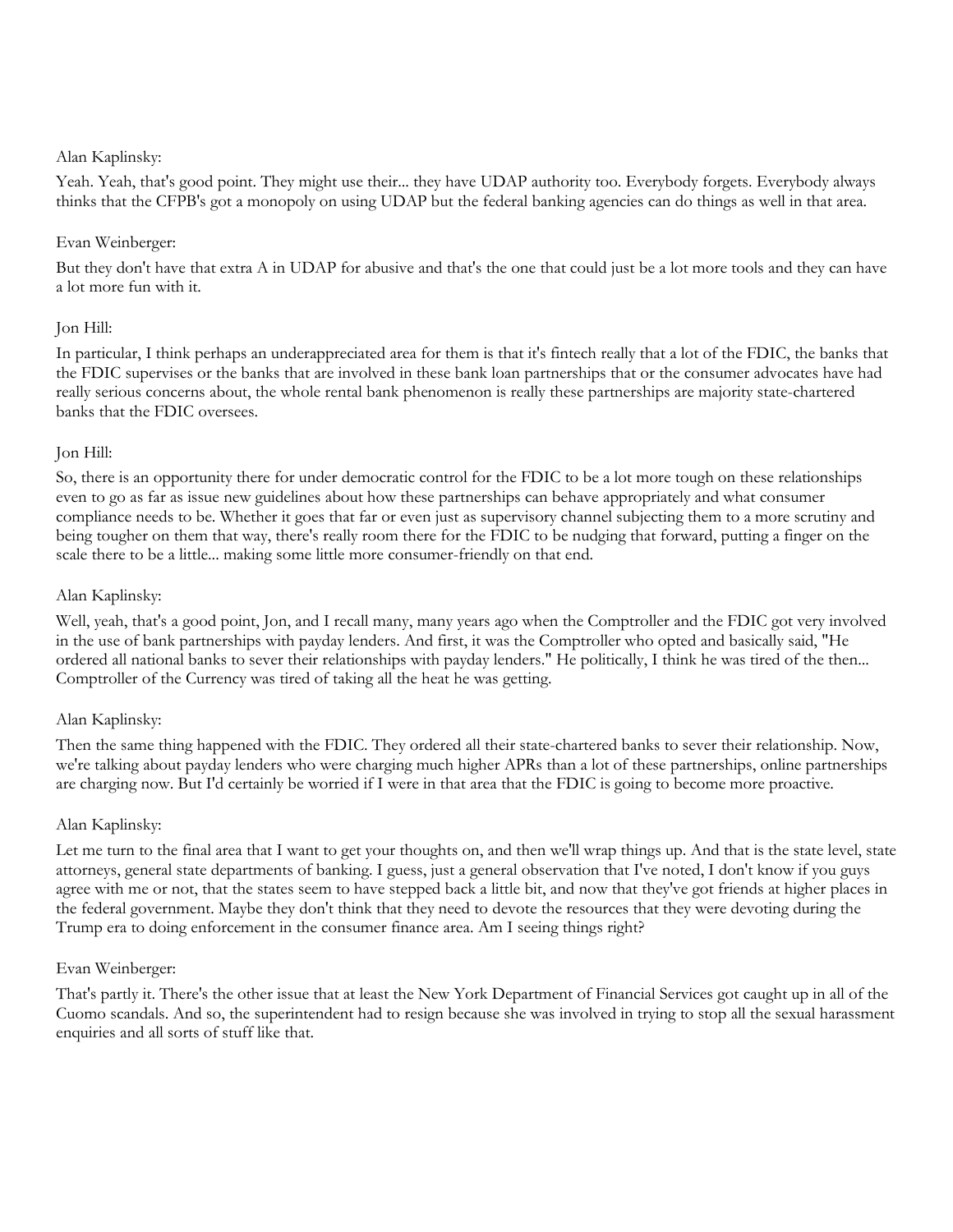The new governor, Kathy Hochul appointed Adrienne Harris to be the acting superintendent. She's been doing some stuff but she's not confirmed yet. And actually, there's some movement inside the New York legislature amongst progressives that they're not terribly pleased with her because she worked for an insurance technology firm for a little while.

## Evan Weinberger:

So, I don't know how that's going to go. We'll find out in the next little bit, because I think confirmation hearings are going to come this month or next month. But that's slowed DFS down because there's a little bit of uncertainty at the top. California is doing stuff, but they're really focusing on the state of California right now. They're not trying to be, at this point, this big regulator that's stepping in for the CFPB.

## Evan Weinberger:

But again, that's also a leadership issue because Manny Alvarez who's the Director of the Department... California Department of Consumer Protection, I forgot the exact acronym for it, but he left to go run Binance with Brian Brooks, the former Acting Comptroller and then realized, "Oh, this Binance place might be a bunch of fraudsters," and quit. But there's nobody... there's an acting chairman in California now but there's not a full-time leader setting new policies and things like that.

## Jon Hill:

Yes, seems that the two biggest players are in the midst of these leadership transition periods that just is going to inherently slow things down and make them a little less visibly outwardly active.

## Alan Kaplinsky:

Yeah. Before we wrap things up, do either is there an area that we haven't talked about that is, in your view, a really hot area that we ought to be looking out for?

#### Jon Hill:

I'll start with fair lending. I mean, I think that fair lending is going to be, obviously, Director has talked about it that he wants to make it a major emphasis in his administration, again, blinds with the White House priorities that you've seen lots more messaging around this.

#### Jon Hill:

And I think you're going to see an interesting exploration of how the Bureau can use its UDAP authority to promote fair lending in areas that aren't... and even be honest with fair lending anti-discrimination policy in areas that are not strictly creditrelated, that it's going to be something that you'll see more-

#### Alan Kaplinsky:

In the intersection of artificial intelligence and fair lending.

## Jon Hill:

Exactly, yes. Digital redlining, I think, is the phrase that Director Chopra has used to talk about this phenomenon of algorithmic bias and then how these algorithms can bake into the data that they use discriminatory practices. So, I think, yes, that's going to be a big issue from the CFPB.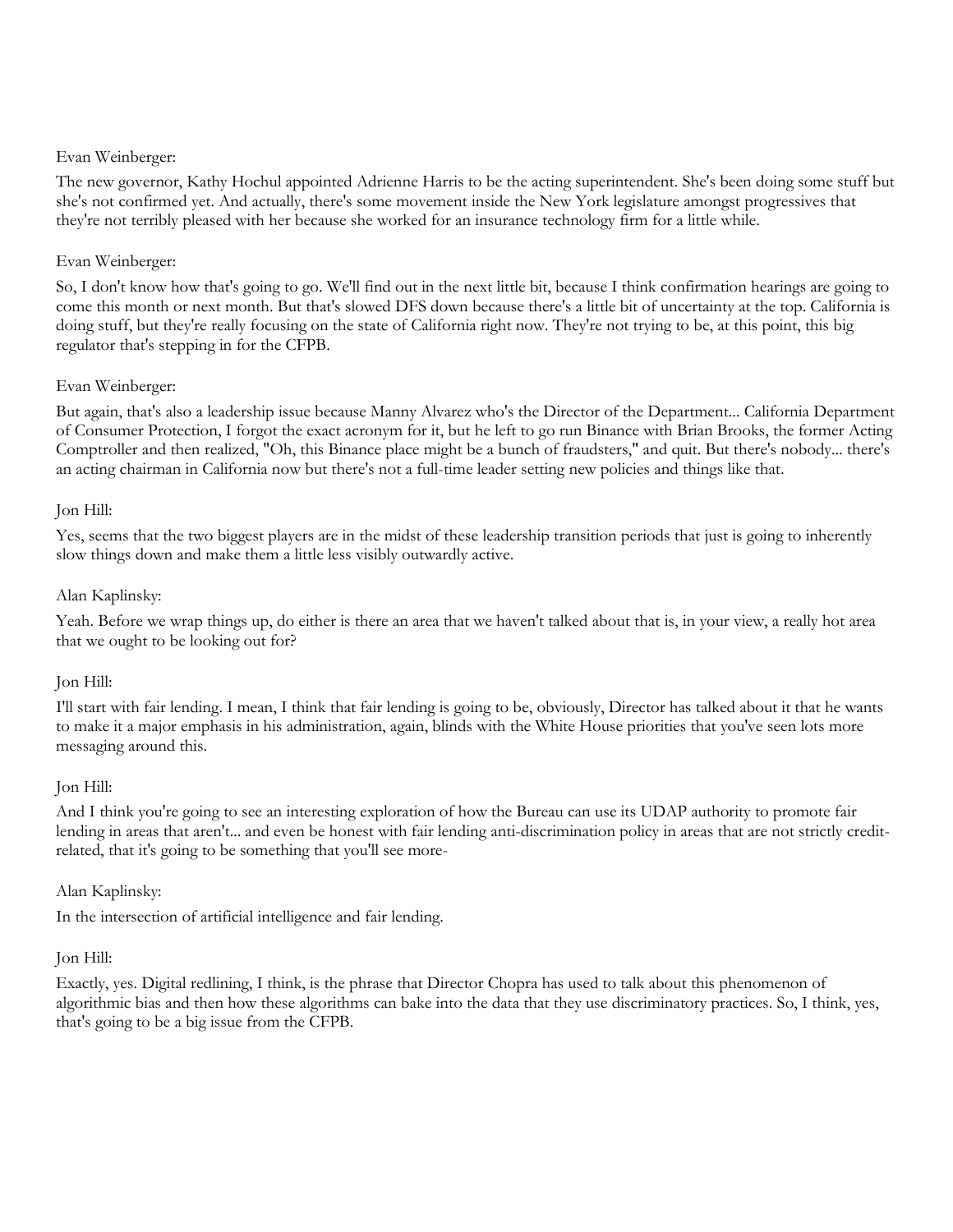I think, also the CFPB and the OCC are both partnering with the DOJ on its combating redlining initiative which is supposed to be the biggest initiative of its kind the department has ever undertaken. So, that is going to put, I think, particularly a lot of smaller institutions on notice of possible investigations and enforcement actions.

## Jon Hill:

And even the nature of those enforcement actions. If you look at the first one they brought, this is the Trustmark bank case that you'll see an emphasis on marketing and an expectation that financial institutions really have to market affirmatively to all the areas that they serve, and they can't just do what they're doing now and hope that's enough. I think there's going to be a lot more emphasis on marketing as an area for banks to be paying a lot more closer attention to.

Alan Kaplinsky: How about you, Evan?

## Evan Weinberger:

Well, I think, yeah, you mentioned the Trustmark case. I was going to bring up cooperation with the Justice Department. But I think one of the things that we're going to see a lot more is the CFPB either providing information to Justice and the FTC and other agencies or just flat out working with them.

## Evan Weinberger:

Lina Khan, who's the chairperson of the FTC, she and Rohit have a very similar way of looking at the world. And they worked together well and they have some overlapping jurisdiction and they have some areas where they don't overlap, but they can find ways to work together. I think that is going to be something that happens a lot.

#### Evan Weinberger:

I get back to personnel a lot because personnel really is policy. The consumer protection folks at the FTC in the Trump administration, it was a lawyer who worked who had previously represented the Consumer Data Industry Association. Now, the consumer protection team at the FTC is led by former CFPB people who work there under Richard Cordray. So, there's going to be a lot of work in that area and a lot of overlap.

#### Evan Weinberger:

Competition is going to be a key catchphrase at the CFPB, and they'll find ways to use UDAP to enforce competition policy in certain ways. It'll be creative. I'm sure it'll be challenged in court. And I think that Chopra is okay with UDAP getting challenged in court, because I think he'd rather have the courts decide what is an acceptable use of UDAP rather than writing a rule himself and restricting what he can do. So, I think all of those things are things to watch out for in the next year, two years.

#### Alan Kaplinsky:

Yeah. And the one thing I don't think you'll jump back into, I'd like to get a quick reaction from both of you and that is going after the auto-finance companies for a dealer markup. The type of investigation I did of Ally Finance several years ago, and they were trying to attain that whole industry to Richard Cordray and they didn't succeed. And I put that in the category of, "That's yesterday's war. They don't want to fight that again. I don't think."

## Evan Weinberger:

Certainly not something he's spoken a lot about.